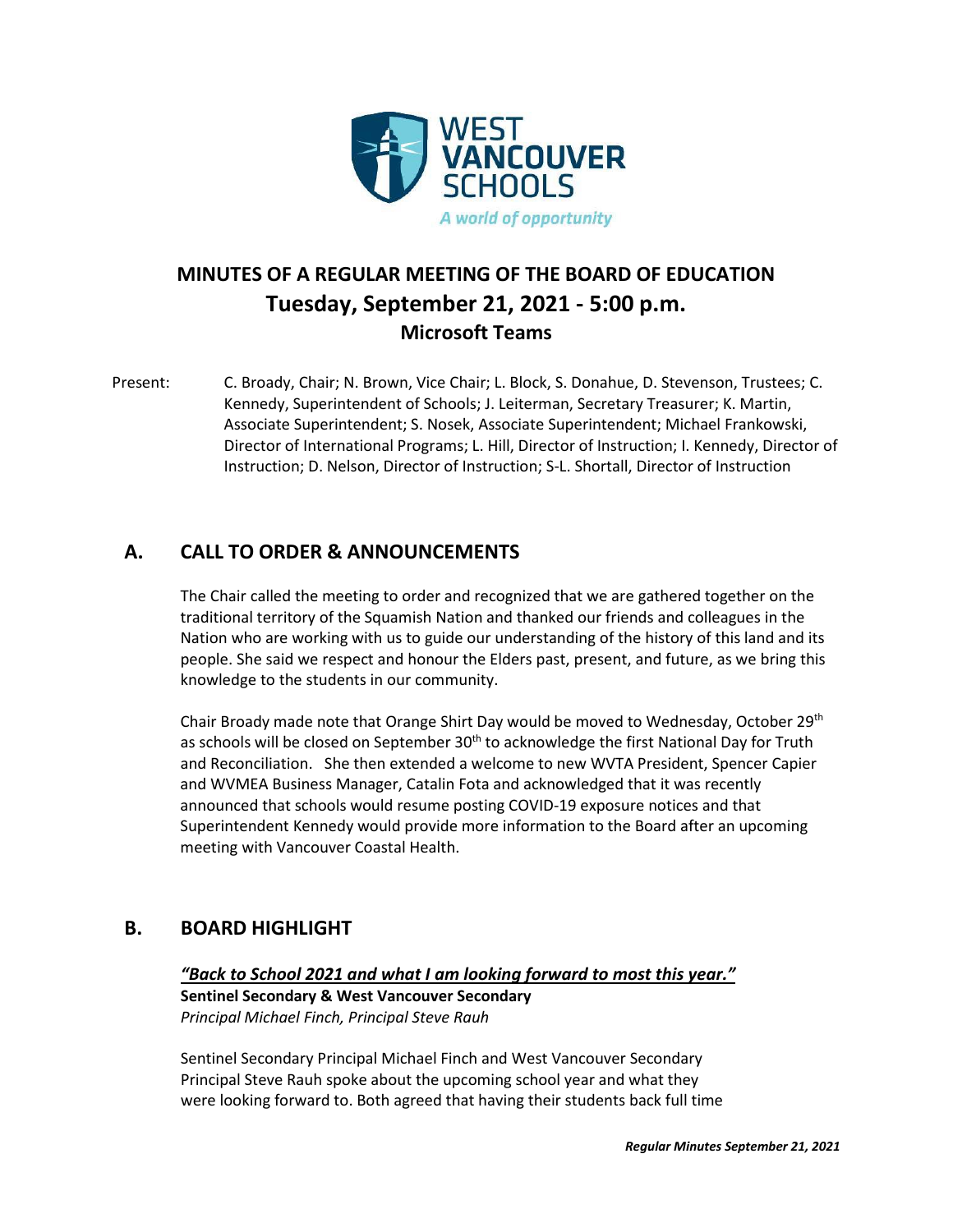and in person is what they have enjoyed the most. They spoke about the opportunities the new semester structure, partnered with the flexibility the X block, will bring. This structure will allow teachers and staff to use proactive thinking as opposed to reactive responses. They shared a short video in which students shared that they are most excited to return to sports, attending new classes, seeing old friends and meeting new people.

## **C. ADOPTION OF AGENDA**

**#1563 MOTION THAT the Agenda of the Regular Meeting September 21, 2021 be adopted. Carried.**

## **D. QUESTION & COMMENT PERIOD (10 minutes)**

*Spencer Capier – President, WVTA*

Thanked Chair Broady for her warm welcome and said that he and WVTA Vice President, Stephen Price are looking forward to working with the both the Board and the District Leadership Team.

### **E. APPROVAL OF MINUTES**

- Regular Meeting June 15, 2021

**#1564 MOTION THAT the Minutes of the Regular Meeting June 15, 2021 be approved. Carried.**

- General Record September 21, 2021

**#1565 MOTION THAT the Minutes of the General Record September 21, 2021 be approved. Carried.**

## **F. BUSINESS ARISING FROM THE MINUTES**

Vice Chair Brown asked for a follow up on feedback previously received about Employee Assistance Program provider Morneau Shepell

Associate Superintendent Martin stated that the district continues to work very closely with Morneau Shepell to ensure that everyone in the District receives the best possible service. She encouraged all staff members who have access to the Morneau Shepell benefits to use them.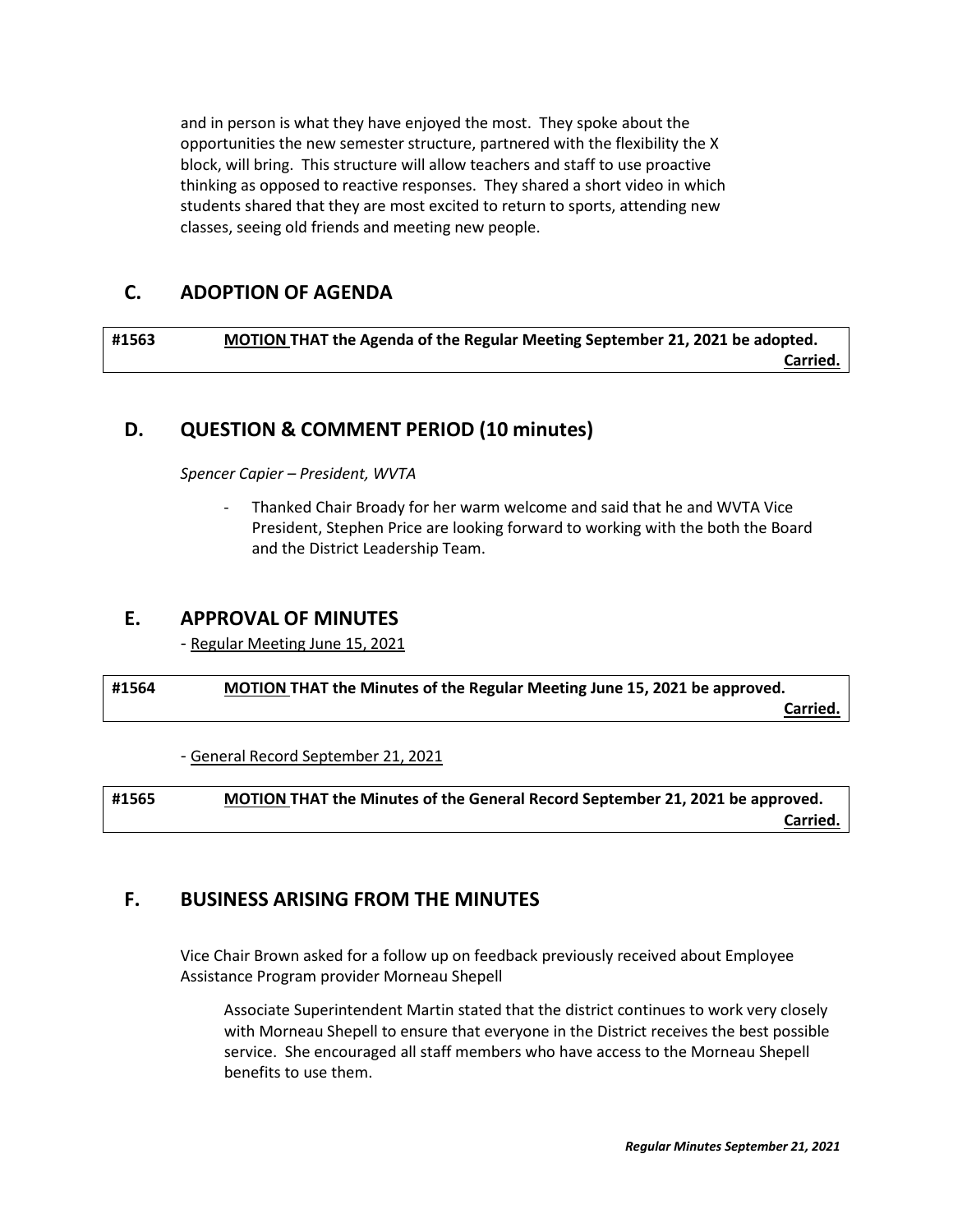Trustee Block asked which linear programs will run during the semester system

Superintendent Kennedy reported that the academy programs are running in the mornings and during flexible learning time on Tuesday and Thursday afternoons, as well Career Life Explorations and Career Life Capstones.

Chair Broady asked if there are currently any classes with more than 30 students

Associate Superintendent Martin replied that there is one class at both WVSS and Sentinel. It is anticipated that both will resolve by October  $1<sup>st</sup>$  but if not, the teachers will be presented their remedy options.

### **G. BOARD BUSINESS**

### **1. Superintendent Report**

*Chris Kennedy, Superintendent of Schools*

Superintendent Kennedy gave a brief update on several topics.

#### Regular Enrolment Update

Regular enrolment is slightly higher than last year, and students are still being processed and identified so the numbers are expected to increase by September 30. Associate Superintendents Martin and Nosek will present a 1701 update at the next board meeting.

### Summer Learning 2021

Summer 2021 saw the largest ever secondary enrolment in the district, while elementary enrolment was slightly lower than pre COVID-19 years.

### Technology and Digital Updates

The District will welcome new IT Manager Peter McGrath in October. The network infrastructure updates have been completed at Caulfeild, Hollyburn, Rockridge, Cypress Park and the Board Office. Updates at Eagle Harbour and Gleneagles are in progress with Ridgeview to follow.

#### Health Protocols Update

As mentioned earlier by Chair Broady, COVID-19 exposure notifications will resume, with more information available later in the week. New Ministry and CDC guidelines for K-12 have been implemented and reviewed by students, staff and all district health & safety committees. The Communicable Disease Prevention Plan has been written and posted to the district website. Proof of vaccination will not be required for K-12 educational meetings or activities. This will include students and any attending family members.

#### Diversity, Equality, Inclusivity

The District will continue its work around education for reconciliation and anti-racism through upcoming Pro-D sessions and meetings with Alden Habacon and Jo Chorna. A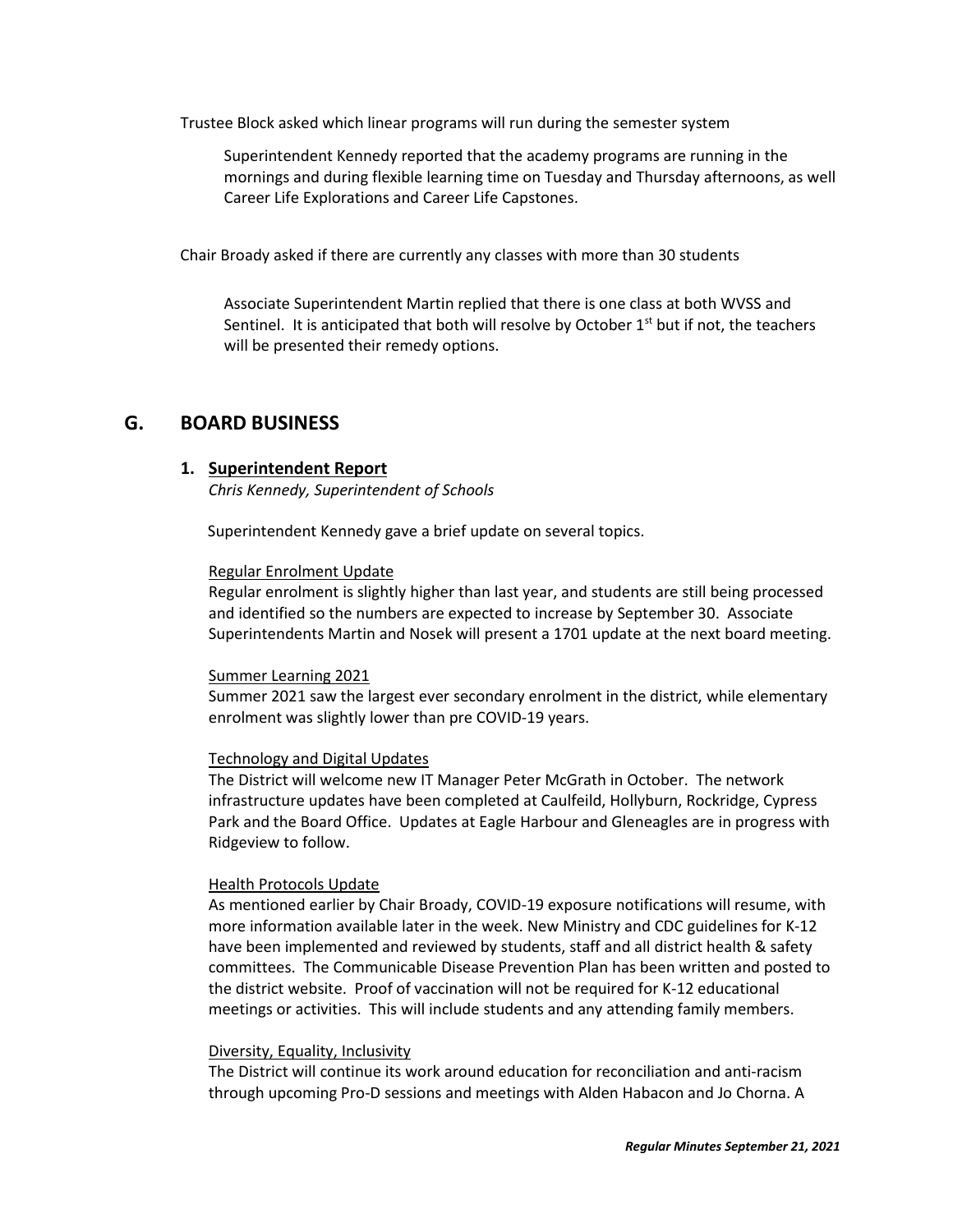Provincial Indigenous Equity Scan will begin, and Inclusive Education, Mental Health and Sense of Belonging are all upcoming topics of focus.

#### Literacy Development Day

The West Vancouver Schools Directors of Instruction chose to use a one- time fund allocation towards literacy development. 115 K-7 teachers attended an online workshop dedicated to this topic on Saturday, September 19<sup>th,</sup> and resources and tools have been updated for all of the schools.

#### School Sports Update

Through the support of teachers and coaches, secondary schools have made a full return to sports this fall and elementary schools have begun events, such as their first cross country meet. All health guidelines with respect to travelling for games will be followed.

#### Upcoming Events

Over the next few weeks, schools will be participating in events such as the Terry Fox Run, Orange Shirt Day and World Teacher Day.

#### **2. International Education Update**

*Michael Frankowski, District Administrator – International Programs*

District Administrator Michael Frankowski reviewed the 2021-22 International Program enrolment. He explained that although international student enrolment is healthy and continuing to recover towards pre-Covid numbers, there has been a decrease in enrolments from countries that have struggled to contain COVID-19. The orientation program was held both in-person and virtually, in order to include all quarantining students. He spoke about the challenges caused by cancellations, arrival logistics, proof of vaccination and quarantining as well what challenges lie ahead for the program.

#### **Seamless Day Update**

*Sandra-Lynn Shortall, Director of Instruction*

Director of Instruction Sandra-Lynn Shortall reported on the Seamless Day program, a pilot initiative that began in West Vancouver Schools in May 2021 and provides before and after school care to a maximum of 10 Kindergarten children, within their school classroom. The program is currently hosted at Hollyburn Elementary by two Early Childhood Educators with eight students enrolled as of September 2021. Early research has shown that inclusivity, improved social and emotional wellbeing and increased confidence and security are all benefits of the program.

### **H. COMMITTEE REPORTS**

### **1. Audit Committee Meeting – September 13, 2021**

Committee Chair Sheelah Donahue reviewed the Audit Findings Report for the fiscal year ending June 30, 2021, presented by KPMG Audit Engagement Partner Carol Chiang at the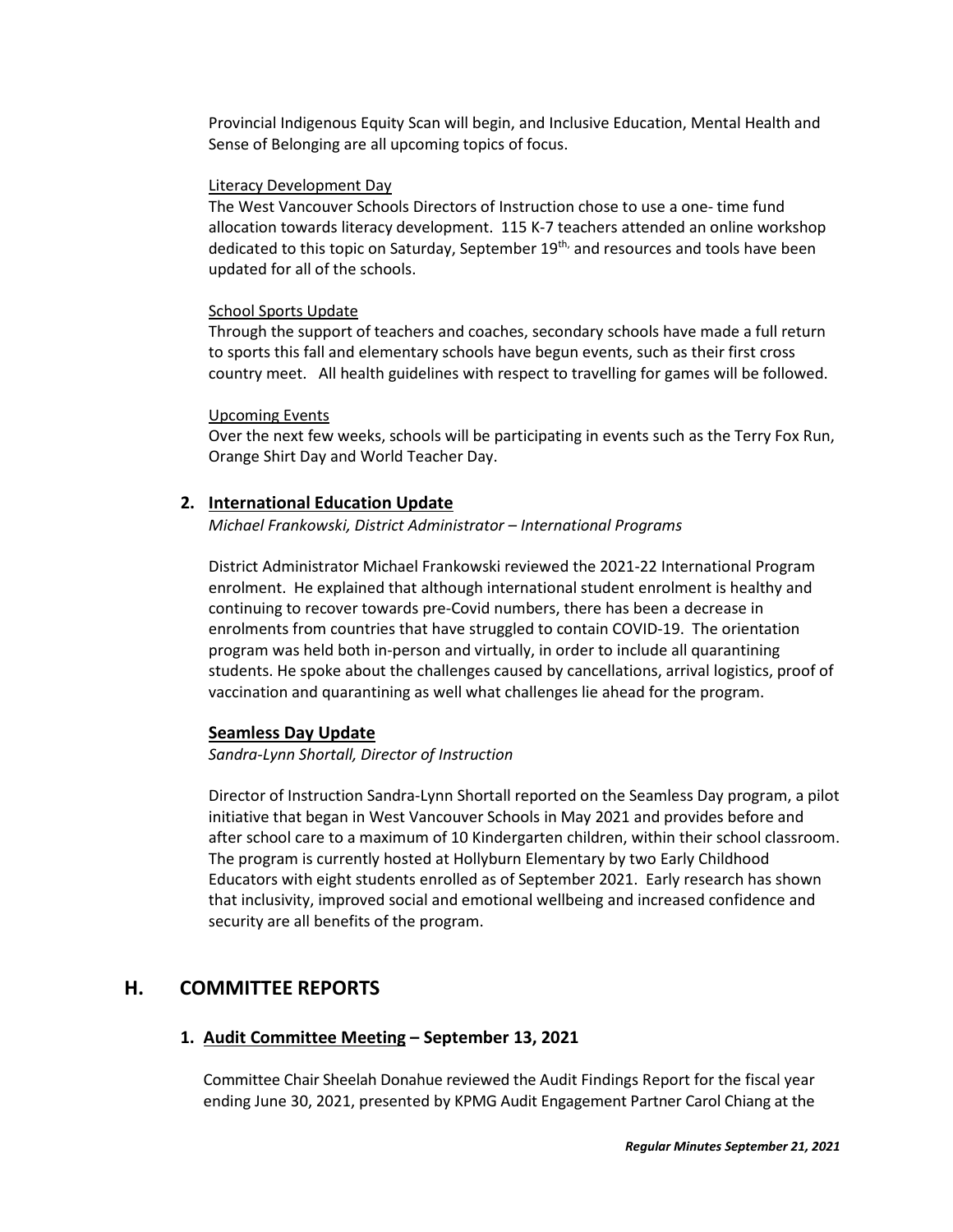September 13<sup>th</sup> Audit Committee meeting. The Audit Committee recommended that the Board approve the Financial Statements for the year ended June 30, 2021.

| #1566 | MOTION THAT the Audited Financial Statements 2020/21 be approved and filed with |  |
|-------|---------------------------------------------------------------------------------|--|
|       | the Ministry of Education.                                                      |  |
|       | Carried.                                                                        |  |

| #1567 | MOTION THAT the internal restriction of reserves as presented in the June 30, 2021<br>Financial Statements, to balance the 2021/22 Preliminary Annual Budget<br>and to finance the cost of the district's IT upgrade, be approved. |  |
|-------|------------------------------------------------------------------------------------------------------------------------------------------------------------------------------------------------------------------------------------|--|
|       | Carried                                                                                                                                                                                                                            |  |
|       |                                                                                                                                                                                                                                    |  |
| #1568 | <b>MOTION THAT the minutes of the Audit Committee meeting held September 13, 2021</b><br>be received.                                                                                                                              |  |
|       | Carried                                                                                                                                                                                                                            |  |

### **2. Finance + Facilities Committee Meeting – September 14, 2021**

Committee Chair Dave Stevenson passed the floor to Secretary Treasurer Julia Leiterman to review the 2020-21 Financial Statements. She reported that increased operating revenues and lower operating expenses created a structural surplus of \$1.27M for the year. The Operating Reserves balance now sits at \$5.7M, but the preliminary budget anticipates a \$3M structural deficit due to the lack of government funding assistance to support the COVID-19 costs that are anticipated to continue throughout this school year. This will leave unrestricted reserves of \$2.2M for future years. This balance meets both accounting best-practices and the MOE's recommendation to carry a contingency of 3% of total operating expenses.

## **#1569 MOTION THAT the minutes of the Finance & Facilities Committee meeting held September 14, 2021 be received.**

**Carried.**

# **I. CORRESPONDENCE**

A list of board correspondence is posted online.